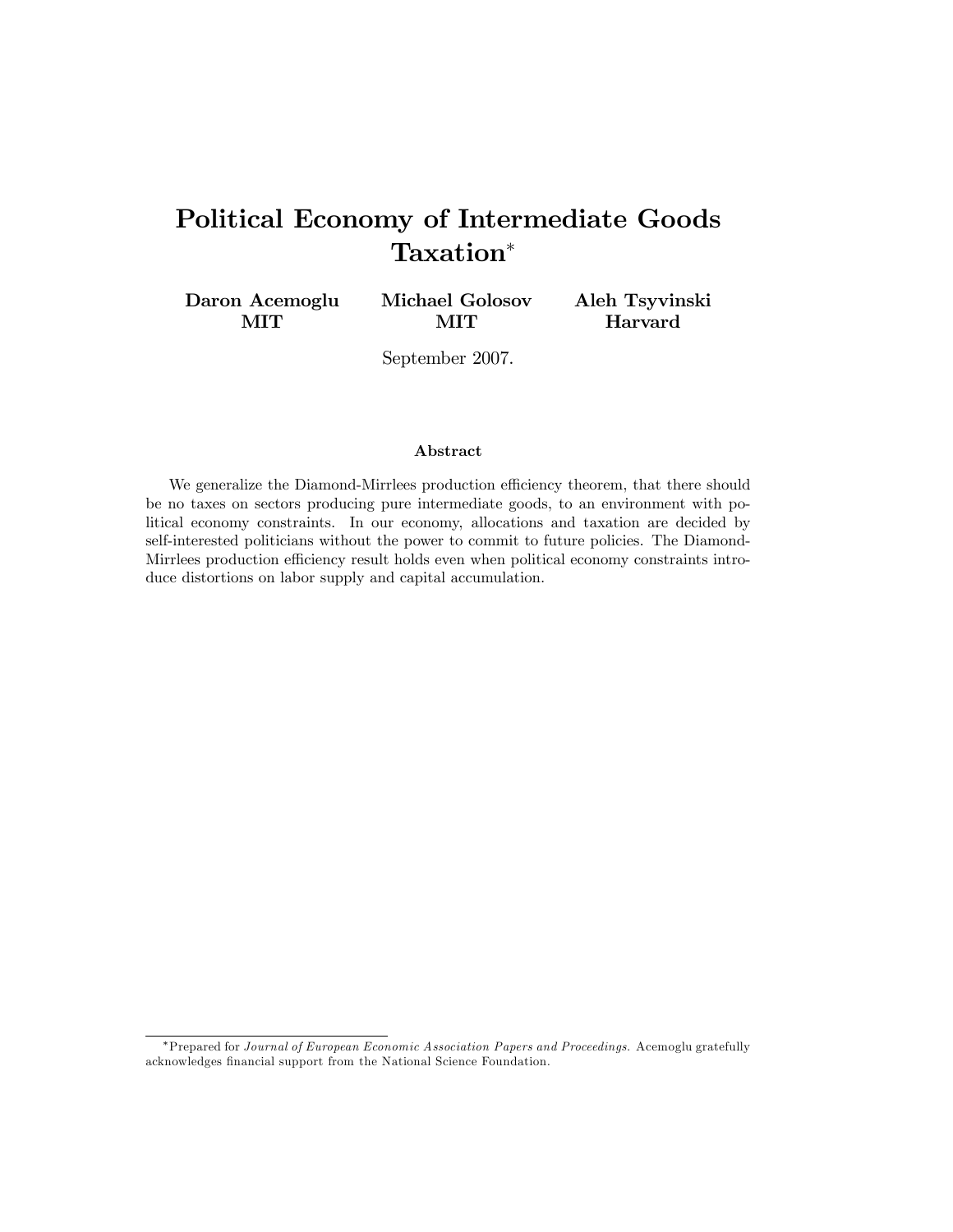## 1 Introduction

There is now a large literature investigating the various constraints that political economy interactions—in particular, the self-interested objectives of politicians and conflict among groups—place on policies (see, for example, the excellent overview in Persson and Tabellini, 2000). This literature shows that political economy constraints often lead to policy distortions and studies how public policy differs under different political institutions. The theory of public Önance has largely developed without taking these political economy constraints into consideration and has derived a number of important normative conclusions about the structure of taxation. An interesting current research area is to integrate the insights of the political economy literature to determine which of these normative conclusions also have positive content.

In this paper, we take a step in this direction by studying one of the most celebrated results in theoretical public finance, Diamond and Mirrlees's (1971, 1976) productive efficiency theorem. In the standard (normative) framework of public Önance analysis, Diamond and Mirrlees show that optimal tax systems should not involve taxation of (pure) intermediate goods, even if the menu of taxes includes only distortionary instruments. The intuition for this result is simple: taxation of intermediate goods will cause productive inefficiency by distorting the allocation of factors of production between intermediate and final goods. By reducing intermediate goods taxation and increasing the taxation of consumption or income, the total amount of surplus, the "economic pie," can be increased.

To investigate whether the Diamond and Mirrleesís result on intermediate goods taxation extends to an environment incorporating political economy distortions, we construct a simple infinite-horizon economy building on our previous work Acemoglu, Golosov and Tsyvinski (2007a,b). The political economy dimension of the model is simple: at each date, fiscal and redistribution decisions are delegated to a politician (or a set of politicians). Politicians are self-interested and can use the available tax instruments to extract resources for their own benefit (for example, for their own consumption). Citizens control politicians as in the standard Barro (1973) and Ferejohn (1986) model and can vote the politician out of office if they are dissatisfied with his performance. The production side of the economy is an extension of the neoclassical growth model considered in Acemoglu, Golosov and Tsyvinski (2007a,b); household supply labor, but in addition to the final good used for production and savings, there is an intermediate good sector. The intermediate good sector uses capital and labor, while the Önal good sector uses capital, labor and the intermediate good. We investigate the subgame perfect equilibria (SPE) of this dynamic game between politicians and citizens, focusing on the best SPE—the subgame perfect equilibrium that maximizes citizens initial expected utility.

Our main result is that the best SPE always satisfies the Diamond-Mirrlees productive efficiency condition and involves no taxation of intermediate goods. This is true despite the fact that political economy *does* introduce other distortions, and both labor supply and the level of the capital stock may be lower in the best SPE of our dynamic game than in an "efficient" allocation. We establish this result first by focusing on an economy in which the politician has access to an unlimited set of tax instruments. We then generalize this result to the case in which the politician can only use linear taxes.

The intuition for our main result in this paper is similar to the intuition for the classic Diamond-Mirrlees result.<sup>1</sup> Political economy considerations—the presence of a selfinterested politician in charge of policies—necessitate rents for the politician. Moreover,

<sup>&</sup>lt;sup>1</sup>It is also similar to the intuition for result in Persson and Tabellini (2000) that in Barro-Ferejohn type environments with full information, the level of public good provision is undistorted.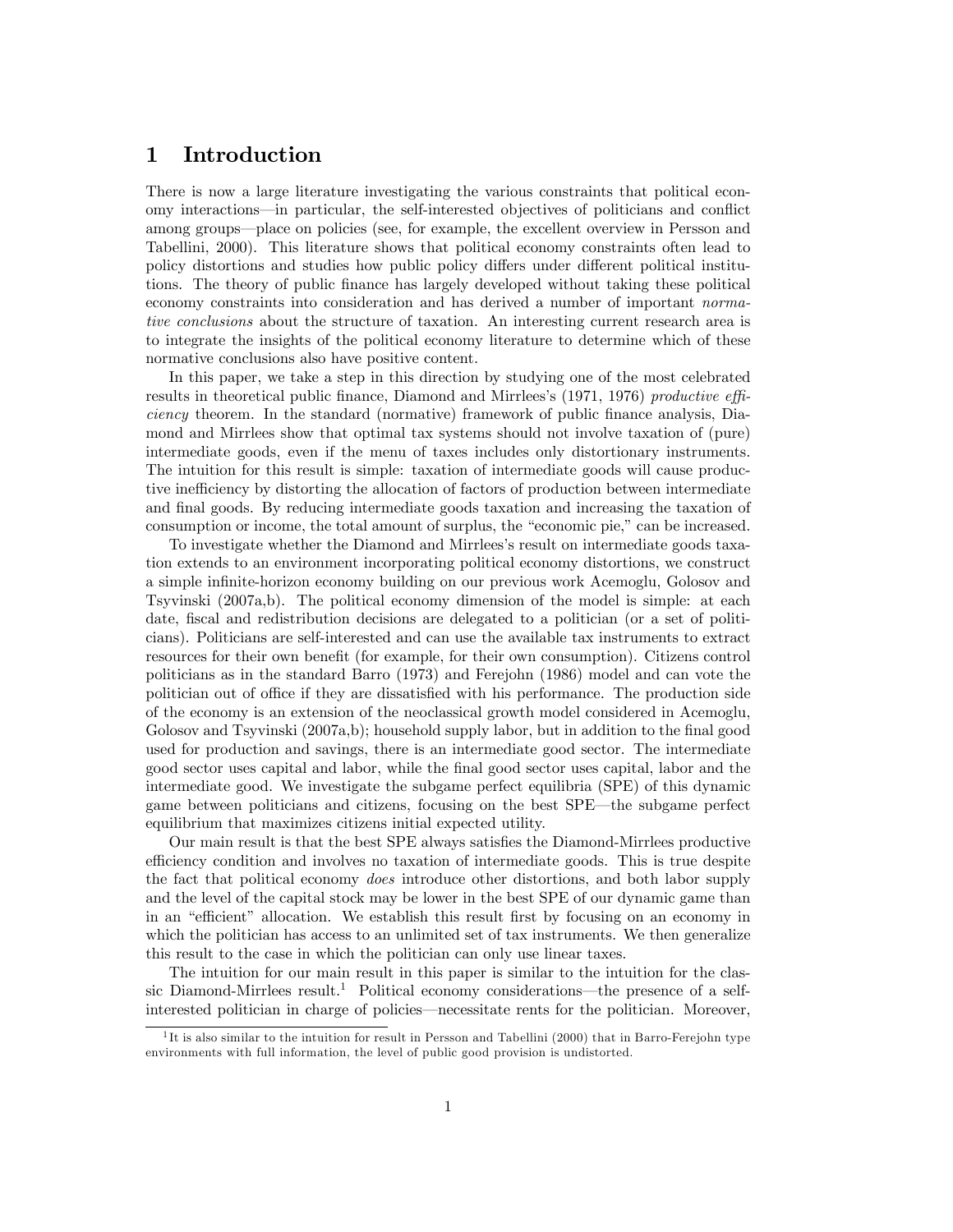these rents typically introduce distortions on labor supply and capital accumulation. These distortions ensure that the economy achieves the optimal path of output, balancing the benefits to citizens from higher output with the costs, which involve the greater level of rents that need to be paid to the politician when equilibrium output is greater. Nevertheless, in the best SPE, given the path of output balancing these factors, taxes should be raised and rents to the politician should be delivered in the most efficient way. From this viewpoint, distortions in the intermediate goods sector are pure waste. Therefore, any given path of output can be achieved without distorting intermediate good production and thus without using intermediate good taxes.<sup>2</sup>

To put our results in this paper in context, it is useful to compare them to our previous results in Acemoglu, Golosov and Tsyvinski (2007a,b,c), where we also analyzed dynamic economies with self-interested politicians. The focus of these papers is on whether political economy distortions disappear or remain in the long run. The three papers consider different environments but reach parallel results: if the effective discount factor of politicians is equal to or greater than those of citizens, political economy distortions are present in the short run but disappear asymptotically. In contrast, if politicians are more shortsighted than the citizens, political economy distortions remain even in the long run. Here our results are stronger: we show that there is no intermediate good taxation at any point. The other distortions mimic those in our earlier papers and may remain or disappear in the long run. Therefore, the main contribution of the current paper is to isolate a major result in the standard theory of public Önance and show that it applies even in environments with political economy distortions (provided that we focus on best SPE).

# 2 Model

#### 2.1 Environment

We consider an infinite horizon economy in discrete time with a unique final good. There is a continuum of identical households (individuals), with total mass normalized to 1. The utility of a typical individual, denoted by h, at time  $t = 0$  is given by

$$
\sum_{t=0}^{\infty} \beta^t u(c_t^h, l_t^h),\tag{1}
$$

where  $c_t^h \geq 0$  is the consumption and  $l_t^h \in [0, \bar{L}]$  is the labor supply of individual h at time t.  $\beta \in (0,1)$  denotes the common discount factor. The instantaneous utility function is assumed to be twice continuously differentiable, strictly increasing in  $c$ , strictly decreasing in  $l$  and jointly strictly concave in  $c$  and  $l$ . In addition to avoid corner solutions, we assume that u satisfies the following standard Inada conditions:  $\lim_{c\to 0} \frac{\partial u_i(c, l)}{\partial c} = \infty$ ,  $\lim_{c\to\infty} \partial u_i(c, l)/\partial c = 0$  for all  $l \in \mathbb{R}_+$ , and  $\lim_{l\to 0} \partial u_i(c, l)/\partial l = 0$ ,  $\lim_{l\to\infty} \partial u_i(c, l)/\partial l =$  $-\infty$  for all  $c \in \mathbb{R}_+$ .

The unique final good is produced according to the production function

$$
Y_t = F\left(Q_t, K_t^f, L_t^f\right) \tag{2}
$$

 $2$ However, we also show that if, for some reason, intermediate goods directly affect the political economy constraints, for example, because politicians can steal from the intermediate goods sector more easily, then this result would no longer hold.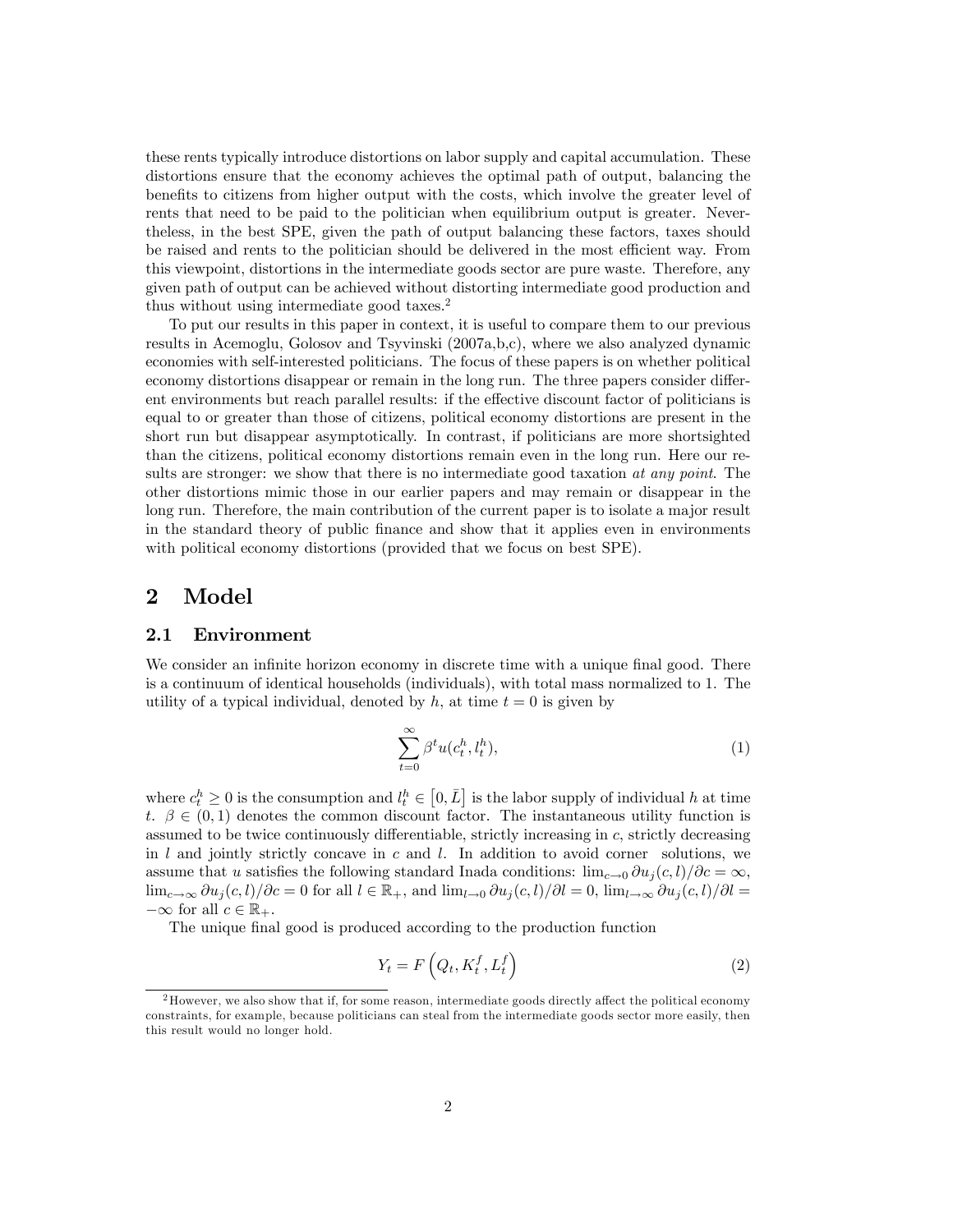where  $Q_t$  is the input of the intermediate good at time t,  $L_t^f$  is labor allocated to the final good sector at time t, and  $K_t^f$  is capital allocated to the production of the final good at time t.

The production function for the intermediate good is given by

$$
Q_t = Q\left(K_t^i, L_t^i\right),\tag{3}
$$

Once again we make the standard assumptions on these production functions;  $F$  and  $Q$ are both twice continuously differentiable, strictly increasing and jointly concave in all of their arguments. Moreover, again to avoid corner solutions we impose the following Inada conditions:  $\lim_{J\to 0} \partial F(Q,K,L)/\partial J = \infty$ ,  $\lim_{J\to \infty} \partial F(Q,K,L)/\partial J = 0$  for  $J \in$  $\{Q, K, L\}$  and  $\lim_{J \to 0} \partial Q(K, L)/\partial J = \infty$ ,  $\lim_{J \to \infty} \partial Q(K, L)/\partial J = 0$  for  $J \in \{K, L\}$ .

The market clearing conditions for capital and labor at time  $t$  are given by

$$
K_t^f + K_t^i \leq K_t,
$$
  
\n
$$
L_t^f + L_t^i \leq L_t.
$$
\n(4)

We also assume that at each stage, the society needs to spend an amount  $G$  of final goods for government revenues.

To start with, we do not restrict the set of available tax instruments. This implies that a social planner or the politician in power can directly choose the allocation of resources (the amount of labor supply and consumption for each individual). The only constraint on this choice will be feasibility constraints and a participation constraint for the citizens, which ensures that citizens are willing to take part in the economy. To simplify this constraint, we assume that there is anonymity, thus an individual can opt out of the economy for one period, and then participate in the future (so that the participation constraint can be written in terms of static allocations). More specifically, the feasibility constraints are  $c_t \geq 0$  and  $l_t \in [0, \bar{L}]$ . The participation constraint takes the form  $u(c_t^h, l_t^h) \geq u(0, 0)$ for each  $h$  and  $t$ , since the individual can always achieve zero consumption and zero labor supply by opting out.<sup>3</sup> For a consumption labor supply pair  $(c_t^h, l_t^h)$  that satisfies the feasibility constraints and the participation constraint at time  $t$ , we write

$$
(c_t^h, l_t^h) \in \Lambda. \tag{5}
$$

## 2.2 The Efficient Allocation without Political Economy

As a benchmark, let us first consider the allocation that would maximize the  $t = 0$  utility of a representative individual without political economy constraints. Since individual utility is strictly concave, this best allocation will involve equal allocation of consumption and labor across individuals, and can be represented as the solution to the following program:

$$
\max_{\{c_t, l_t^f, l_t^i, K_t^f, K_t^i\}_{t=0}^{\infty}} \sum_{t=0}^{\infty} \beta^t u(c_t, l_t^f + l_t^i)
$$
(6)

subject to the resource constraint

$$
c_{t} + K_{t+1}^{f} + K_{t+1}^{i} + G \le F\left(Q\left(K_{t}^{i}, l_{t}^{i}\right), K_{t}^{f}, l_{t}^{f}\right),\tag{7}
$$

 $3$ Note that this participation constraint only needs to be satisfied "along the equilibrium path". When we consider the dynamic political economy game, the politician can *deviate* and induce an allocation that does not satisfy this constraint.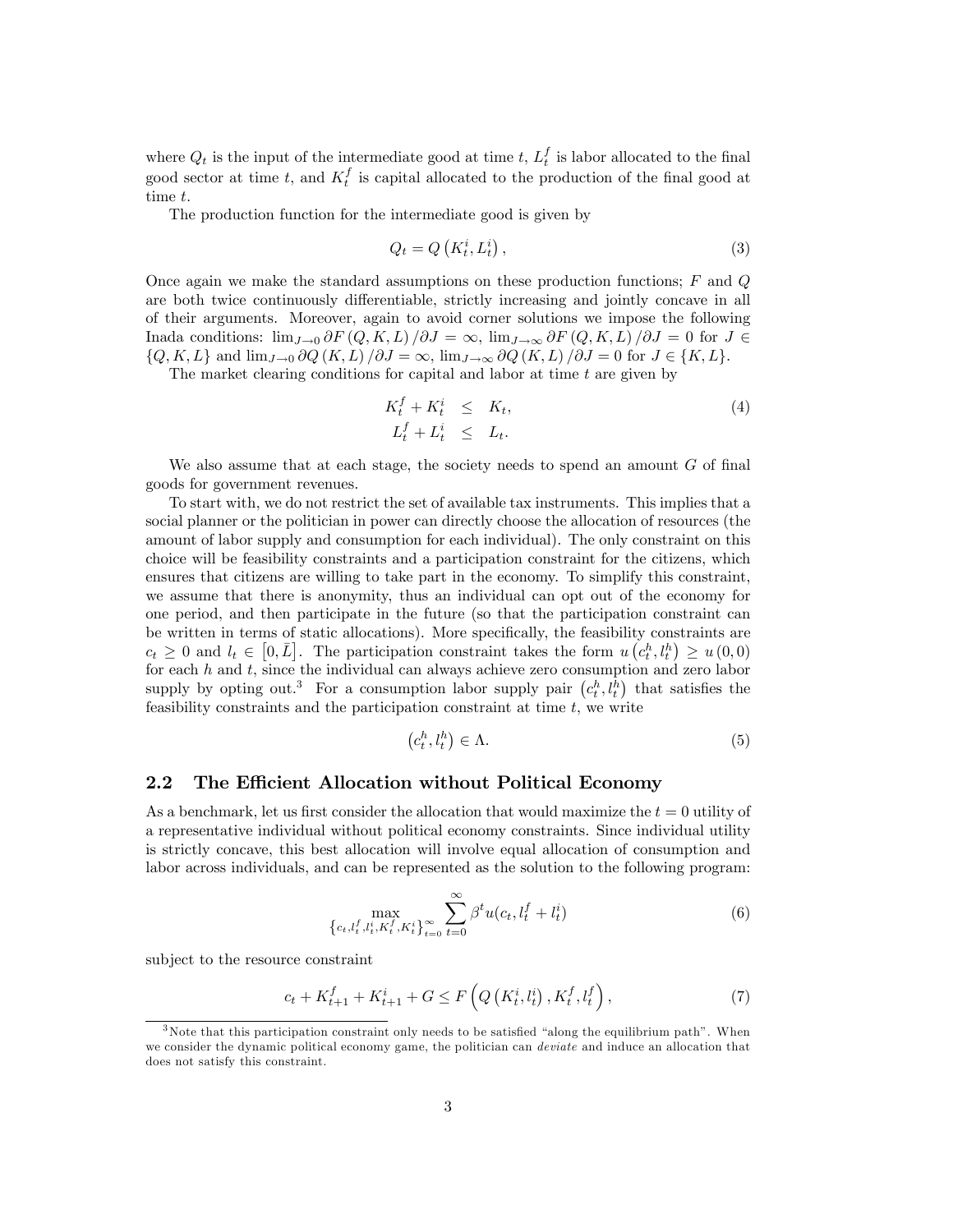and the participation constraint (5) for all t. Here  $l_t^f$  and  $l_t^i$  denote the amount of labor supply to the final and the intermediate goods sectors by a typical individual and thus  $l_t^f + l_t^i$  is the total labor supply of the individual (thus superscripts now denote sectors not individuals). Given the differentiability and the Inada conditions, a solution to this program will satisfy a simple set of first-order conditions. Moreover, given the strict concavity of the objective function and the convexity of the constraint set, these first-order conditions are sufficient to characterize the unique solution. The following proposition then follows immediately from the inspection of these first-order conditions.

**Proposition 1** (Efficient Allocation I) The efficient allocation involves no capital or labor supply distortions, i.e.,

$$
\frac{\partial F\left(Q_t, K_t^f, l_t^f\right)}{\partial L} \frac{\partial u(c_t, l_t)}{\partial c} = -\frac{\partial u(c_t, l_t)}{\partial l} \text{ for all } t,
$$
\n(8)

$$
\frac{\partial u(c_t, l_t)}{\partial c} = \beta \frac{\partial F\left(Q_t, K_{t+1}^f, l_{t+1}^f\right)}{\partial K} \frac{\partial u(c_{t+1}, l_{t+1})}{\partial c} \text{ for all } t,\tag{9}
$$

and also no distortions in the intermediate good sector, i.e.,

$$
\frac{\partial F\left(Q_t, K_t^f, l_t^f\right)}{\partial L} = \frac{\partial F\left(Q_t, K_t^f, l_t^f\right)}{\partial Q} \frac{\partial Q\left(K_t^i, l_t^i\right)}{\partial L} \text{ for all } t, \text{ and } (10)
$$

$$
\frac{\partial F\left(Q_t, K_t^f, l_t^f\right)}{\partial K} = \frac{\partial F\left(Q_t, K_t^f, l_t^f\right)}{\partial Q} \frac{\partial Q\left(K_t^i, l_t^i\right)}{\partial K} \text{ for all } t. \tag{11}
$$

Since there are unrestricted tax instrumetnts, the revenue necessary for financing the government spending, G, will be raised without inducing any distortions. In particular, there will be no distortions in labor supply and investment, (8) and (9), and also no distortions in the intermediate good sector, (10) and (11). The latter simply means that the marginal products of both factors in the final good sector must be equal to the value of marginal products in the intermediate good sector. This consists of their contribution to production of intermediate goods multiplied by the "shadow price" or "value" of the intermediate in final good production,  $\partial F/\partial Q$ . This second part of the proposition is therefore a special case of the general Diamond-Mirrlees production efficiency theorem.

For future reference, we also note the stronger version of the Diamond-Mirrlees result (see, for example, Mirrlees, 1985). If instead of having access to unlimited tax instruments, the government only has access to linear taxes, e.g., consumption tax,  $\tau_t^c$ , labor income tax,  $\tau_t^l$ , capital income tax,  $\tau_t^k$ , and tax on intermediate good production,  $\tau_t^I$ .

**Proposition 2** (Efficient Allocation II) In the economy with linear taxes, the efficient allocation may involve capital or labor supply distortions (i.e.,  $\tau_t^l > 0$  and  $\tau_t^k > 0$  for some t), but always features  $\tau_t^I = 0$ .

The proof of this proposition follows from writing a modified program, where the tax authority chooses the linear taxes and individuals make optimal labor supply, consumption and saving decisions. Alternatively, the whole program can be written in terms of allocations subject to "implementability" constraints (e.g., Chari and Kehoe, 1999). Since we will return to this formulation in Section 3 below, we do not explicitly provide it here.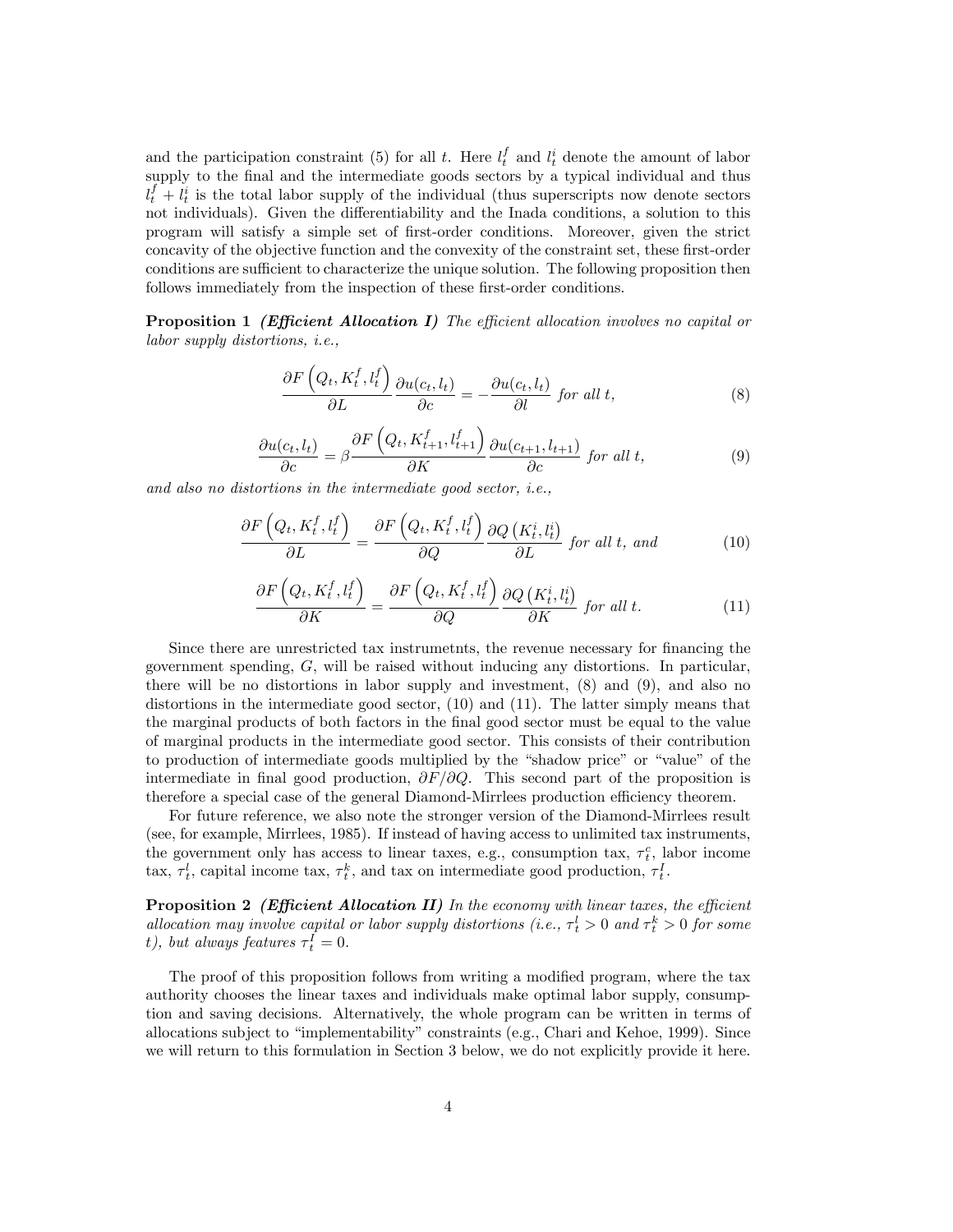### 2.3 Political Economy

We now turn to out main model, in which taxes are not set by a benevolent fictitious social planner, but by a politician. In particular, we assume that the power to set taxes and transfers and thus decide the allocation of resources is entrusted to a politician. This assumption captures the notion that society needs to concentrate the monopoly of violence and the power to tax in a single body for purposes of national defense, provision of public goods and enforcement of law and order. Citizens control politicians via elections. There is a large number of potential (and identical) politicians, denoted by the set  $\mathcal{I}$ . The politician's utility at time  $t$  is given by

$$
\mathbb{E}_{t}\left[\sum_{s=0}^{\infty} \delta^{s} v\left(x_{t+s}\right)\right]
$$

where  $x_t$  is the ruler's consumption at time t and  $v : \mathbb{R}_+ \to \mathbb{R}_+$  is twice continuously differentiable, strictly increasing and concave utility function, with  $v(0) = 0$ . The politician's discount factor,  $\delta \in (0, 1)$ , is potentially different from that of the citizens. Our main results apply regardless of how  $\beta$  compares to  $\delta$ . Nevertheless, the reader may want to focus on the case where  $\delta < \beta$ , since with this configuration, political economy distortions will be more severe and will not disappear in the long run.<sup>4</sup> This will highlight more clearly the distinction between distortions on labor supply and capital accumulation and distortions in the intermediate goods sector. If citizens decide to replace the politician at any point in time one of the other politicians comes to government and is endowed with the same power to determine the allocation of resources. Moreover, again to simplify the analysis, we assume that a politician does not have access to Önancial markets and cannot smooth consumption.

Since part of final good production now must be spent on rents for the politician,  $x_t$ , the resource constraints becomes

$$
c_{t} + K_{t+1}^{f} + K_{t+1}^{i} + G + x_{t} \le F\left(Q\left(K_{t}^{i}, L_{t}^{i}\right), K_{t}^{f}, L_{t}^{f}\right),\tag{12}
$$

where  $L_t^f \equiv \int_0^1 l_t^{f,h} dh$  and  $L_t^i \equiv \int_0^1 l_t^{i,h} dh$  are aggregate supplies of labor to the final and the intermediate goods sectors.

Since the politician in power has access to an unrestricted set of tax instruments, he can effectively choose allocations subject to participation by citizens. The dynamic game between the politician and the citizens is therefore as follows. At each time  $t$ , the economy starts with a politician  $\iota_t \in \mathcal{I}$  in power and a stock of capital inherited from the previous period,  $K_t \in \mathbb{R}_+$ . This capital stock will be allocated between the two sectors,  $K_t^f \in \mathbb{R}_+$ and  $K_t^i \in \mathbb{R}_+$  during time t, but for notational purposes, it is simpler to think of this allocation as having taken place just before t, so that we take  $K_t^f$  and  $K_t^i$  as the state variables.

1. Each individual h makes labor supply decisions,  $l_t^{f,h}$  and  $l_t^{I,h}$ . Intermediate output  $Q_t = Q\left(K_t^i, L_t^i\right)$  and final output  $Y_t = F\left(Q\left(K_t^i, L_t^i\right), K_t^f, L_t^f\right)$  are produced.

2. The politician chooses the amount of rents  $x_t \in \mathbb{R}_+$ , a consumption function  $\mathbf{c} = [c_t^h]_{h=0}^1$ , which assigns a level of consumption for each level of (current) labor sup-

<sup>&</sup>lt;sup>4</sup>The configuration with  $\delta < \beta$  may arise because the preferences of the politicians are truly different from those of the citizens, or more realistically, because there is an exogenous probability that the politician will be replaced regardless of his performance on the job and this will shorten his planning horizon. In particular, if the politician has the same discount factor as the citizens but faces and exogenous probability q of replacement, then  $\delta \equiv \beta (1 - q)$ .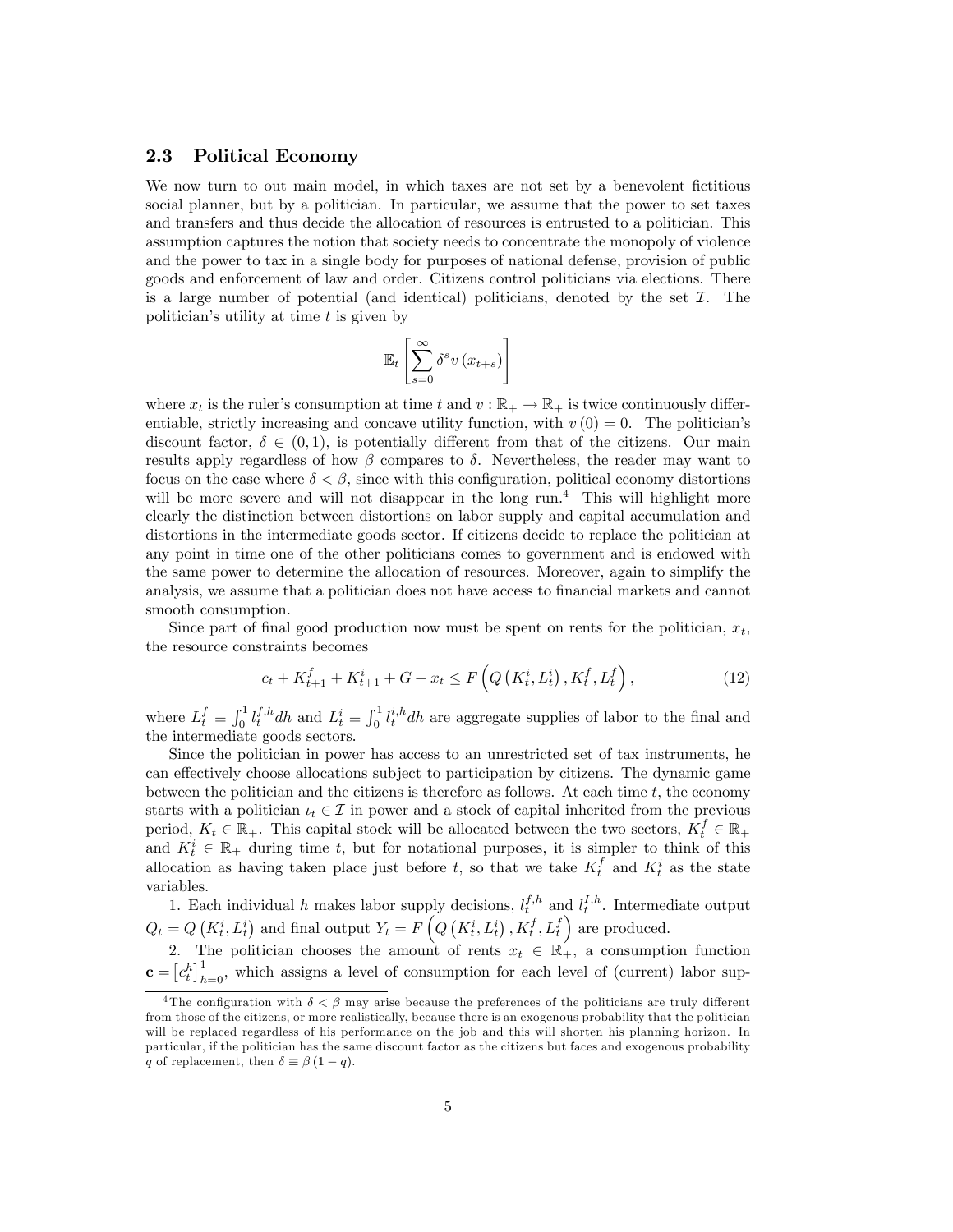ply, and next period's capital stocks  $K_{t+1}^f \in \mathbb{R}_+$  and  $K_{t+1}^i \in \mathbb{R}_+$  subject to the feasibility constraint (12) and participation constraint of citizens.

3. Elections are held and citizens jointly decide whether to keep the politician or replace him with a new one,  $\rho_t \in \{0, 1\}$ , where  $\rho_t = 1$  denotes replacement.

Note that even though individuals make their economic decisions independently, they make their political decisions  $-$  the replacement decision  $-$  jointly. This is natural, since when it comes to the political decision, there is complete agreement among the citizens. Joint political decisions can be achieved by a variety of procedures, including various voting scheme or the choice on a random as the decision-maker for the replacement decision. For simplicity, we focus on the latter possibility.

Throughout, we will focus on the subgame perfect equilibria (SPE) of this game and in particular on the best SPE, which maximizes average utility of citizens at time  $t = 0$ .

#### 2.4 The Best SPE

The setup above implies that the politician in power can always tax (appropriate as rents) the entire output of the economy and consume it himself. Not surprisingly, if a politician were to take such an action (which is not in the interest of the citizens), in the best SPE, he would be replaced (this is established formally in Lemma 1). Since  $v(0) = 0$  and the politician does not have access to instruments to smooth consumption, after deviation his utility level will be equal to zero. Consequently, we can represent the politician's sustainability constraint, which will ensure that he does not wish to deviate as

$$
\sum_{s=0}^{\infty} \delta^s v(x_{t+s}) \ge v(Y_t), \tag{13}
$$

for all t, where  $Y_t = F\left(Q\left(K_t^i, L_t^i\right), K_t^f, L_t^f\right)$ .

Lemma 1 A best SPE is a solution to the following program:

$$
\max_{\{c_t, l_t^f, l_t^i, K_t^f, K_t^i, x_t\}_{t=0}^{\infty}} \sum_{t=0}^{\infty} \beta^t u(c_t, l_t^f + l_t^i)
$$
\n(14)

subject to  $c_t, l_t^f, l_t^i, K_{t+1}^f, K_{t+1}^i, x_t \geq 0$  the resource constraint (12), the sustainability constraint of the politician, (13), and the participation constraint of citizens, (5), for all t (with  $L_t^f = l_t^f$  and  $L_t^i = l_t^i$ ). Moreover, any solution to this program is a best SPE.

Proof. First, a best SPE must involve symmetric treatment of all citizens given the strict concavity of (1). This explains the maximand in (14). Moreover, any SPE must satisfy (5) and (12), and the nonnegativity of consumption, labor and capital levels. Next, we need to show that it needs to satisfy  $(13)$ . Suppose that  $(13)$  is not satisfied at some time t. Then the current politician can grab all the output and even with the worst punishment, which is replacement, he will achieve utility  $v(Y_t)$ . Since (13) is not satisfied, this is a profitable deviation. But this cannot be an allocation that maximizes the utility of the citizens starting from period zero, since setting  $l_t^f = l_t^i = 0$  would increase citizens' utility. To complete the proof, we need to show that the replacement strategy supporting this allocation is sequentially rational for the citizens. Let the consumption of the politician resulting from this program be denoted by  $\{\hat{x}_t\}_{t=0}^{\infty}$ . Then we need to show that at time t, citizens do not replace a politician that chooses consumption  $x_s = \hat{x}_s$  for all  $s \leq t$ ,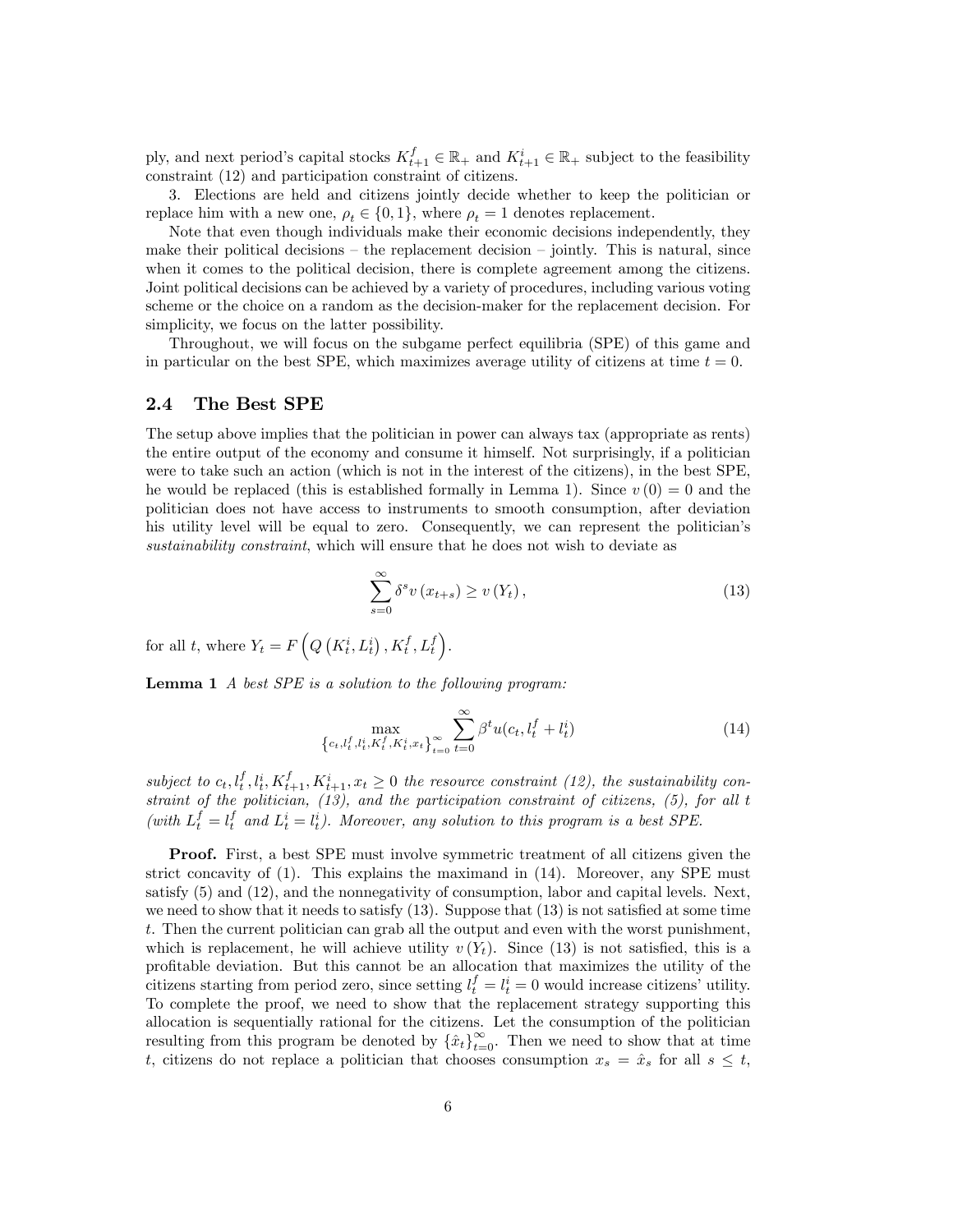and replace a politician who chooses a higher level of consumption than this. Consider the following strategy profile for politicians: if citizens have replaced a previous politician that has chosen  $x_s = \hat{x}_s$  for all  $s \leq t$ , then set  $x'_{t+s} = Y_{t+s}$  for all  $s \geq 1$ . If citizens have replaced a politician that has chosen consumption  $x_s > \hat{x}_s$  for some  $s \leq t$ , then the politician in power at time  $t + 1$  chooses an allocation that maximizes (14) starting with the current capital stock  $K_{t+1}$ . Given this strategy profile by politicians, it is sequentially rational for citizens not to replace politicians who have not deviated and to replace those who have. This establishes that the best SPE must satisfy (5), (12), and (13) for all t.

To prove the second part of the lemma, consider an allocation  $\left\{c_t, l_t^f, l_t^i, K_t^f, K_t^i, x_t\right\}^{\infty}$  $t=0$ that is a solution to the above program. Clearly, no other allocation can give higher utility to the citizens without violating  $(12)$  or  $(13)$ —and any allocation that violates the first one is not feasible and any allocation that violates the second will not be a SPE. Then choose the same strategy profile for politicians and citizens as above, and this makes the allocation  $\left\{c_t, l_t^f, l_t^i, K_t^f, K_t^i, x_t\right\}^{\infty}$  $_{t=0}$  a best SPE.

**Proposition 3** In a best SPE, the Diamond-Mirrlees production efficiency theorem holds and  $(10)$  and  $(11)$  are satisfied.

**Proof.** Let us represent the maximization in (14) by setting up a recursive Lagrangian as in Marcet and Marimon (1998). Following the same steps as in Acemoglu, Golosov and Tsyvinski (2007b), this Lagrangian takes the form

$$
\begin{split} \max_{\left\{c_{t},l_{t}^{f},l_{t}^{i},K_{t}^{f},K_{t}^{i},x_{t}\right\}_{t=0}^{\infty}} \mathcal{L} &= \sum_{t=0}^{\infty} \beta^{t} u\left(c_{t},l_{t}^{f}+l_{t}^{i}\right) + \sum_{t=0}^{\infty} \delta^{t} \left\{\mu_{t} v(x_{t}) - (\mu_{t}-\mu_{t-1}) v F\left(\left(Q\left(K_{t}^{i}, l_{t}^{i}\right), K_{t}^{f}, l_{t}^{f}\right)\right)\right\} \\ &+ \sum_{t=0}^{\infty} \beta^{t} \zeta_{t} \left\{F\left(Q\left(K_{t}^{i}, l_{t}^{i}\right), K_{t}^{f}, l_{t}^{f}\right) - c_{t} - K_{t+1}^{f} - K_{t+1}^{i} - G - x_{t}\right\}, \end{split}
$$

where  $\mu_t = \mu_{t-1} + \psi_t$  is the cumulative multiplier with  $\mu_{-1} = 0$ ,  $\zeta_t$  is the Lagrange multiplier on (12) on and  $\psi_t \geq 0$  is the Lagrange multiplier on (13). When this constraint is binding,  $\psi_t > 0$ .

In view of assumptions on utility functions and on production structure, the first-order conditions are necessary for a constrained efficient allocation. To simplify notation let us suppose that the participation constraint  $(5)$  is slack for all  $t$ . Then first-order conditions with respect to  $c_t$ ,  $l_t^f$ ,  $l_t^i$ ,  $K_{t+1}^f$  and  $K_{t+1}^i$  can be written as

$$
\frac{\partial u(c_t, l_t^f + l_t^i)}{\partial c} = \zeta_t
$$
\n
$$
-\frac{\partial u(c_t, l_t^f + l_t^i)}{\partial l} = \left\{ (\delta/\beta)^t \left( \mu_t - \mu_{t-1} \right) v'(Y_t) + \zeta_t \right\} \frac{\partial F\left(Q_t, K_t^f, l_t^f\right)}{\partial L}
$$
\n
$$
-\frac{\partial u(c_t, l_t^f + l_t^i)}{\partial l} = \left\{ (\delta/\beta)^t \left( \mu_t - \mu_{t-1} \right) v'(Y_t) + \zeta_t \right\} \frac{\partial F(Y_t)}{\partial Q} \frac{\partial Q\left(K_t^i, l_t^i\right)}{\partial L}
$$
\n
$$
\zeta_t = \left\{ (\delta/\beta)^t \delta\left( \mu_{t+1} - \mu_t \right) v'(Y_{t+1}) + \beta \zeta_{t+1} \right\} \frac{\partial F\left(Q_t, K_t^f, l_t^f\right)}{\partial K},
$$
\n
$$
\zeta_t = \left\{ (\delta/\beta)^t \delta\left( \mu_{t+1} - \mu_t \right) v'(Y_{t+1}) + \beta \zeta_{t+1} \right\} \frac{\partial F\left(Q_t, K_t^f, l_t^f\right)}{\partial Q} \frac{\partial Q\left(K_t^i, l_t^i\right)}{\partial K},
$$
\n(15)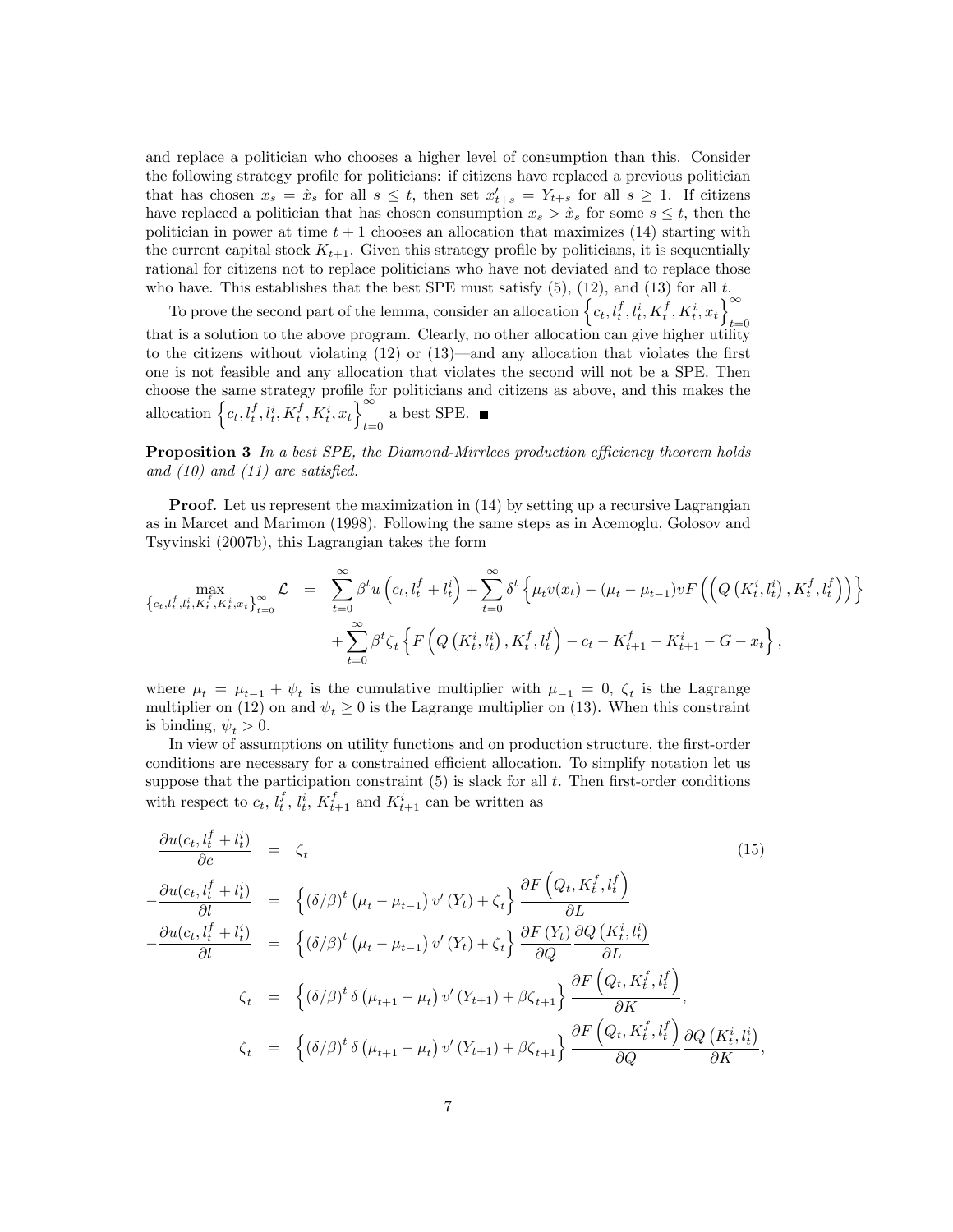for all t, where  $Y_t = F(Q_t, K_t^f, l_t^f)$ . Combining the second and the third first-order conditions, we obtain  $(10)$  and using the fourth and the fifth, we obtain  $(11)$ . If  $(5)$  is not slack, then there will be an additional multiplier associated with this constraint, say  $\chi_t$ , but it is straightforward to verify that it will cancel in the comparison of the second and third (and of the fourth and the Öfth) equations, thus the same result applies.

The intuition behind this proposition parallels the intuition of the original Diamond-Mirrlees result. Once the level of the output of the final good is chosen appropriately, the society wishes to achieve the desired level of output as efficiently as possible; this implies that the marginal product of factors used in the final goods and intermediate goods sectors have to be equalized. The key to the result in the proposition is that only the output of the final good but not the output of the intermediate good appears in the sustainability constraint of the politician. Once the level of rents to politician and the amount of the final good is determined, there is no reason to distort factors of production. This parallels the intuition for the Diamond-Mirrlees result given in the Introduction.

Proposition 3 does not characterize the entire best SPE allocation. To do this, we need to determine the consumption and labor supply levels and the dynamics of the capital stock. This step of the analysis is similar to Acemoglu, Golosov and Tsyvinski (2007a). We will therefore simply state the main result focusing on the case where  $\delta < \beta$  and refer the reader to Acemoglu, Golosov and Tsyvinski (2007a) for a proof.<sup>5</sup>

**Proposition 4** Suppose that  $\delta \leq \beta$ . If a steady state allocation exists, then the best SPE involves downward labor supply and capital accumulation distortions, i.e.,

$$
\frac{\partial F\left(Q_t, K_t^f, l_t^f\right)}{\partial L} \frac{\partial u(c_t, l_t)}{\partial c} > -\frac{\partial u(c_t, l_t)}{\partial l} \tag{16}
$$

$$
\frac{\partial u(c_t, l_t)}{\partial c} < \beta \frac{\partial F\left(Q_t, K_{t+1}^f, l_{t+1}^f\right)}{\partial K} \frac{\partial u(c_{t+1}, l_{t+1})}{\partial c} \tag{17}
$$

as  $t \to \infty$ . If a steady state does not exist, then (16) and (17) hold infinitely often as  $t \rightarrow \infty$ .

We refer to  $(16)$  and  $(17)$  as "downward distortions" since it can be verified easily that they imply a lower level of labor supply and lower level of capital accumulation than in the unconstrained allocation. Intuitively, these distortions result from the political economy constraints, because the opportunity cost of production, by supplying labor and delaying consumption are higher than in the environment without political economy; an increase in output makes deviation by the politician more desirable (by raising  $v(Y)$ ), and thus necessitates an increase in the payments to the politician. This increase in opportunity cost makes it desirable for the citizens to reduce the level of labor supply and savings.

The main role of Proposition 4 for us is in the contrast it provides to Proposition 3. The latter showed that there are never any intermediate good distortions in the best SPE. This is not because political economy has no effect on the allocation of resources. Proposition 4 shows that political economy leads to lower labor supply and capital accumulation. In fact these distortions could be quite substantial. Nevertheless, the best SPE always

<sup>&</sup>lt;sup>5</sup> Acemoglu, Golosov and Tsyvinski (2007a) also show that when  $\beta = \delta$  or when  $\beta \geq \delta$ , then political economy distortions exist in the short run, but under some regularity assumptions (in particular ensuring that sufficient utility can be given to the politician without violating the sustainability constraint), the distortions on labor supply and capital accumulation disappear as  $t \to \infty$ . Given our focus here, these results are less central for the current paper.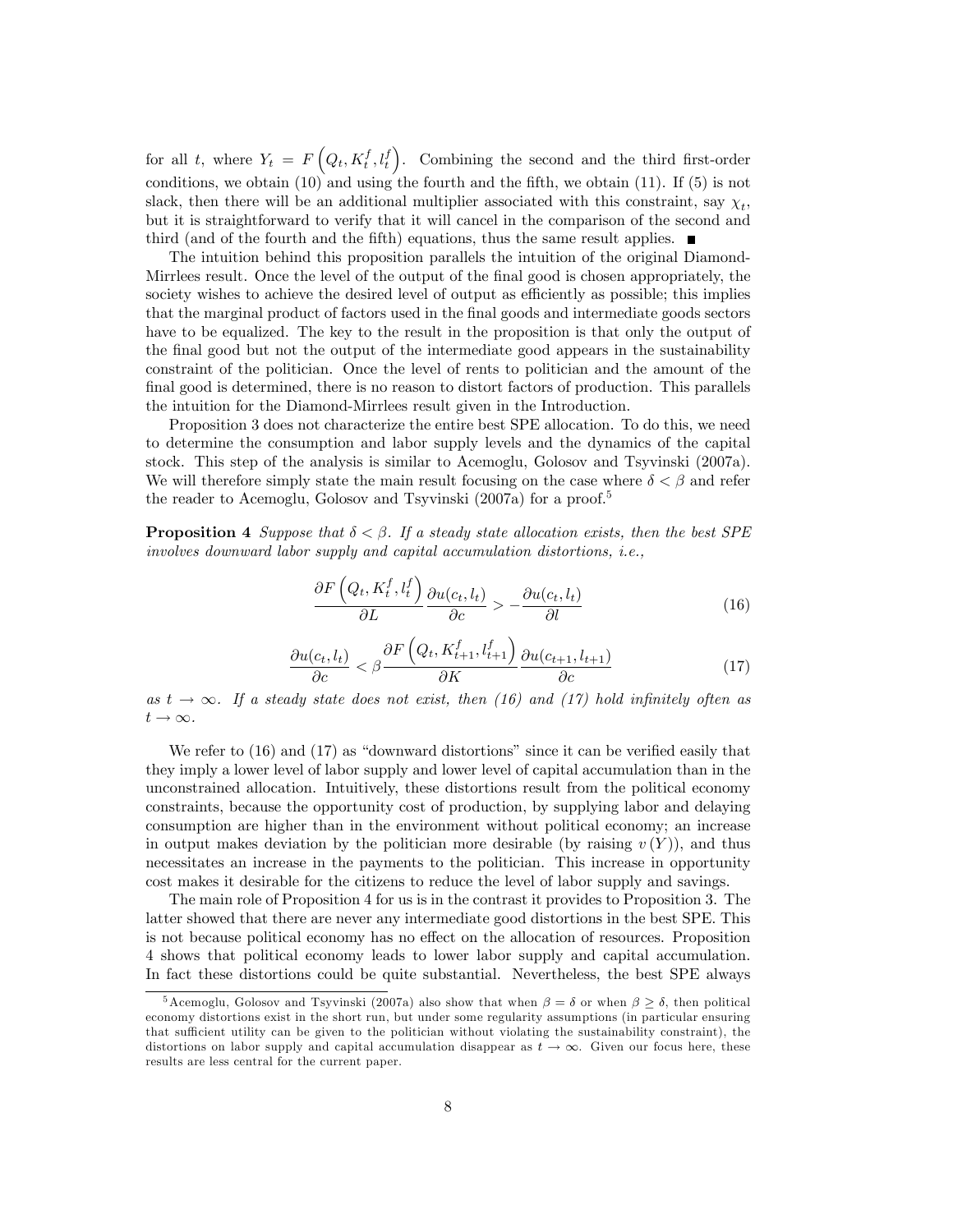involves no distortions in the intermediate good sector. This is the sense in which, the Diamond-Mirrlees's production efficiency theorem generalizes to our environment with political economy.

The intuition described above also shows the limits of our generalized production efficiency result. Consider the following environment. Suppose that the politician in power can expropriate only a maximum fraction  $\eta$  < 1 of the final good output (i.e.,  $x_t \leq \eta F\left(Q_t, K_t^f, l_t^f\right)$ , but he can also directly expropriate a fraction  $\varphi$  of the intermediate sector output  $Q_t$ . In this case, there may be distortions in the intermediate good for the same reason as there are labor supply and capital accumulation distortions in Proposition 4; now the level of production of intermediate goods directly enters the sustainability constraint, (13), so an increase in  $Q_t$  may necessitate higher rents for the politician, increasing the opportunity cost of producing intermediate goods. The starkest example of the case where our proposition will *not* hold is if  $\eta = 0$  and  $\varphi = 1$ .

# 3 Intermediate Goods Taxation under Linear Taxes

We now briefly discuss how our results generalize to an environment more in line with canonical Ramsey model of taxation, where the government only has access to linear taxes. This environment is investigated in detail in Acemoglu, Golosov and Tsyvinski (2007b). Here our purpose is to illustrate the implications for intermediate goods taxes. To save space, we focus on the case in which there is no capital and no way of transferring resources across periods and also refer the reader to Acemoglu, Golosov and Tsyvinski (2007b) for details. This implies that the production functions for the final and intermediate goods are given by:  $\overline{ }$  $f\setminus$ 

$$
Y_t = F\left(Q_t, L_t^f\right) \tag{18}
$$

$$
Q_t = Q\left(L_t^i\right). \tag{19}
$$

The available tax instruments are: a linear consumption tax,  $\tau_t^c$ , a linear labor income tax,  $\tau_t^l$ , and a linear tax on intermediate good production,  $\tau_t^I$ .

Given taxes, each citizen will simply maximize his utility by choosing labor supply and the allocation of his labor between the two sectors, i.e.,

$$
\max_{c_t,l_t^f,l_t^i} u(c_t,l_t^f+l_t^i)
$$

with consumption given by the budget constraint  $(1 + \tau_t^c)c_t \leq (1 - \tau_t^l) w_t(l_t^f + l_t^i)$ , where  $w_t$  is the wage rate that time t and the price of the final goods is taken as the numeraire and normalized to 1. Cost minimization in the final good sector is equivalent to

$$
\max_{c_t, l_t^f, Q_t} c_t - w_t l_t^f - q_t (1 + \tau_t^I) Q_t
$$

subject to (19), where  $\tau_t^I$  is the linear tax on the intermediate good and  $q_t$  is the price of the intermediate good. Finally, the problem of the intermediate goods sector is simply

$$
\max_{Q_t, l_t^i} q_t Q_t - w_t l_t^i
$$

subject to  $(3).<sup>6</sup>$ 

<sup>6</sup>Alternatively, the intermediate goods tax could have been imposed on intermediate good producers, with identical results.